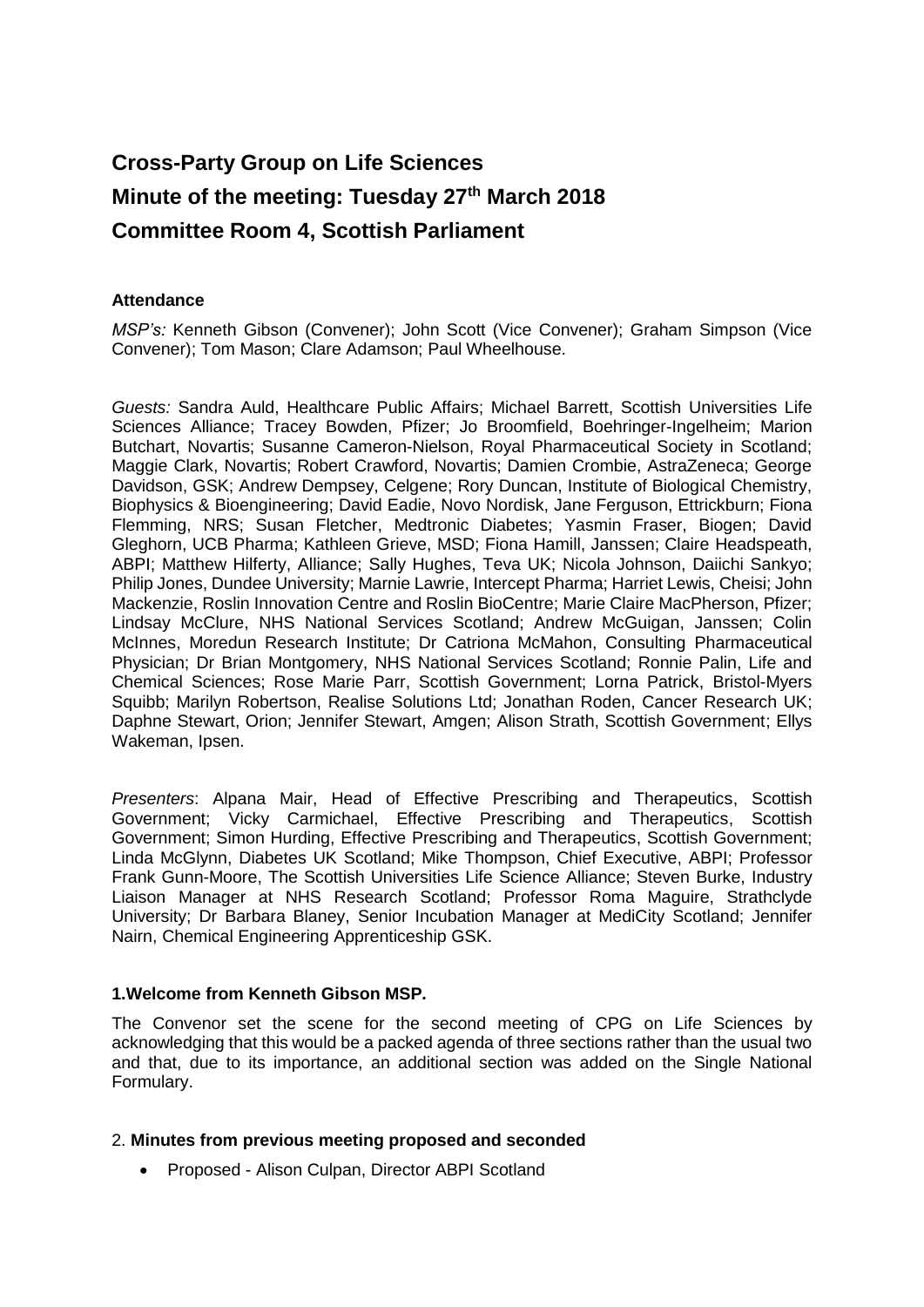• Seconded – Graham Simpson MSP

## **3. Single National Formulary**

The Convener introduced the speakers for the three sub- sections covering SNF and asked that questions be reserved until the end of these presentations.

**3.1 Proposed SNF –** Alpana Mair, Vicky Carmichael and Simon Hurding from the SNF development team presented on rationale, governance, methodology, process and progress to date**.**

Alpana Mair thanked the group for the opportunity to discuss the SNF. She explained that the objective was to support the various health policy frameworks by

"*Aligning to the priorities of Realistic Medicine, through a 'Once for Scotland' approach, the Single National Formulary aims to reduce unwarranted medicine variation, reduce harm, increase patient safety while ensuring a person-centred approach".*

#### This was

"In d*evelopment by Scottish Government, Effective Prescribing and Therapeutics Branch in collaboration with NHS Scotland, pharmaceutical and patient representatives".*

A Governance Board with wide representation, including industry, chaired by Dr Iain Wallace, had been set up to ensure due process would be followed. There had been a series of stakeholder events over 6-9 months previously to get feedback and opinion on the chapter development draft process and the final draft was put out for consultation receiving 58 responses.

This will be an interactive, collaborative 4 stage process: Preparation, Development, Peer Review and Adoption. The finalised process and terms of reference will be taken to governance board in May. *Decision focus will be on Efficacy, Safety and value with cost considered in this context.*

Options papers are being prepared on the future administrative 'home' of the SNF and on how SMC-accepted decisions are reflected in the formulary by the Project Team and Health Improvement Scotland respectively. They are also focusing on how SNF can support innovation, use of Real World Evidence and maintaining ongoing communication with 6 weekly meetings programme scheduled with stakeholders.

## **3.2. Impact on Patients – Diabetes UK**

Linda McGlynn from Diabetes UK Scotland said that from a patient's perspective this was all "quite confused".

Linda explained that Diabetes UK had not been involved at all and that they had found out by chance from the National MCN. Linda questioned the rationale and asked what exactly are the aims and objectives? If the main aim is to avoid variation and deliver effective access, is this not in place already through existing frameworks (Prescriptions for Excellence, Effective Prescribing Group: Diabetes Review, SMC) as well as the multiple algorithms, pathways and protocols (SIGN) at national and HB level? Will this make diabetes treatment better? She suggested improved clinical education was needed and the lack of this has a greater impact on why patient outcomes were not improving. As Diabetes UK Scotland had not been involved in the work this could result in unnecessary duplication. Suggesting a formulary which focuses on 80% of medicines which are commonly prescribed was counter-intuitive for diabetes care and not patient-centred. Innovation in diabetes is moving fast, how, she asked, will SNF keep up with changing algorithms?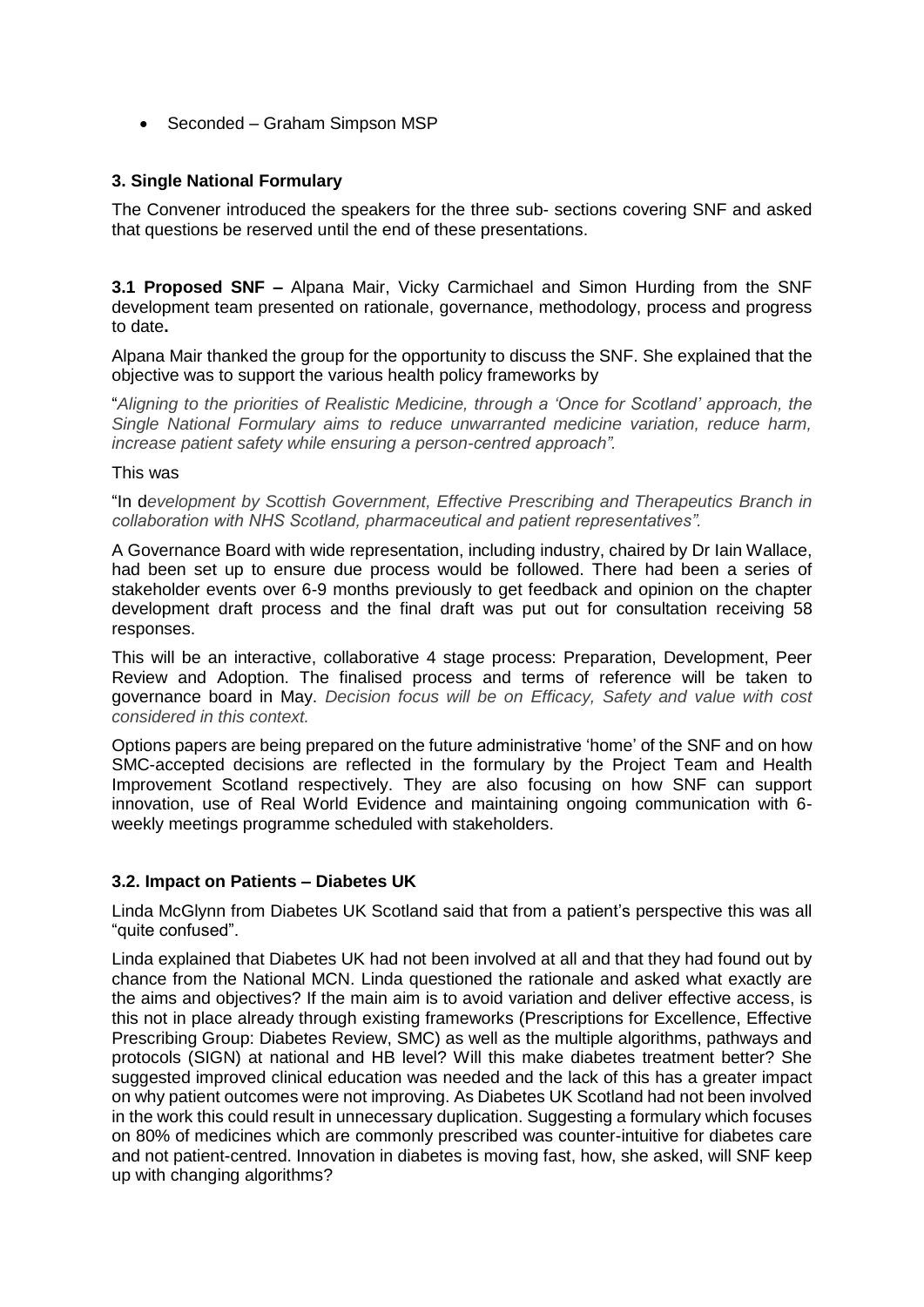There was a series of concerns and questions Diabetes UK Scotland wanted answered:

- Personal choice What if the patient did not want to switch to an SNF medicine?
- NHSS cotland is still not hitting diabetes targets is this more about cost savings than patient-centred care?
- If changing policies, will patients be given suitable medication plans in partnership with their HCPs?

She added:

- SNF project team should be listening and responding to people using the healthcare services;
- Not enough information has been supplied to Diabetes UK Scotland. SNF lacks transparency and they need more information to sell to diabetes patients.

## **3.3 Current Concerns – ABPI**

Mike Thompson, ABPI Chief Executive, held up a map of the Health Boards in Scotland showing commonality/variation of prescribing. He suggested what we need is an "end to end" view from initial discovery to patient access. There were two main issues which needed to be dealt with, he said:

- Variation in Access,
- Affordability.

The Pharmaceutical Prescribing Regulation System (PPRS) has reduced overall medicines spend, and growth in medicines, to 0.4% per year. This scheme will be renegotiated in the New Year and the affordability envelope will be agreed nationally. He suggested that PPRS was a more effective way of dealing with this than the SNF.

He suggested that an SNF will have limited impact on variation, and there would be unintended consequences, above all in reduced investment from Life Sciences and Pharmaceutical companies into Scotland.

Mike explained that a patent for a new drug entity lasts 20 years. A medicine is in the research phase for 10 years before it is licensed and reaches the patient. Usually there are competitors within 2-3 years and after 10 years the drug loses exclusivity and generics become available. The company has limited time to recoup R&D costs plus if they cannot get the drug used the business model fails and there is no incentive to carry out research, launch or market innovation in Scotland.

Does the system (SNF) allow innovative medicines to get to patients? Looking at the biggest selling medicines 80% overlap at HB level and restricting options is not the way to improve innovation uptake.

Mike Thompson then explained that all of these concerns had been raised with the Cabinet Secretary at a meeting that day.

There are more and more precision medicines in development which target smaller populations of patients. Anything which restricts the access to these medicines and technologies runs counter to medical science.

So often there are unintended consequences of good intensions There is a risk that the impact that a SNF will have on life sciences in Scotland may be a significant reduction in inward investment from global companies.

The Convener opened the meeting to questions: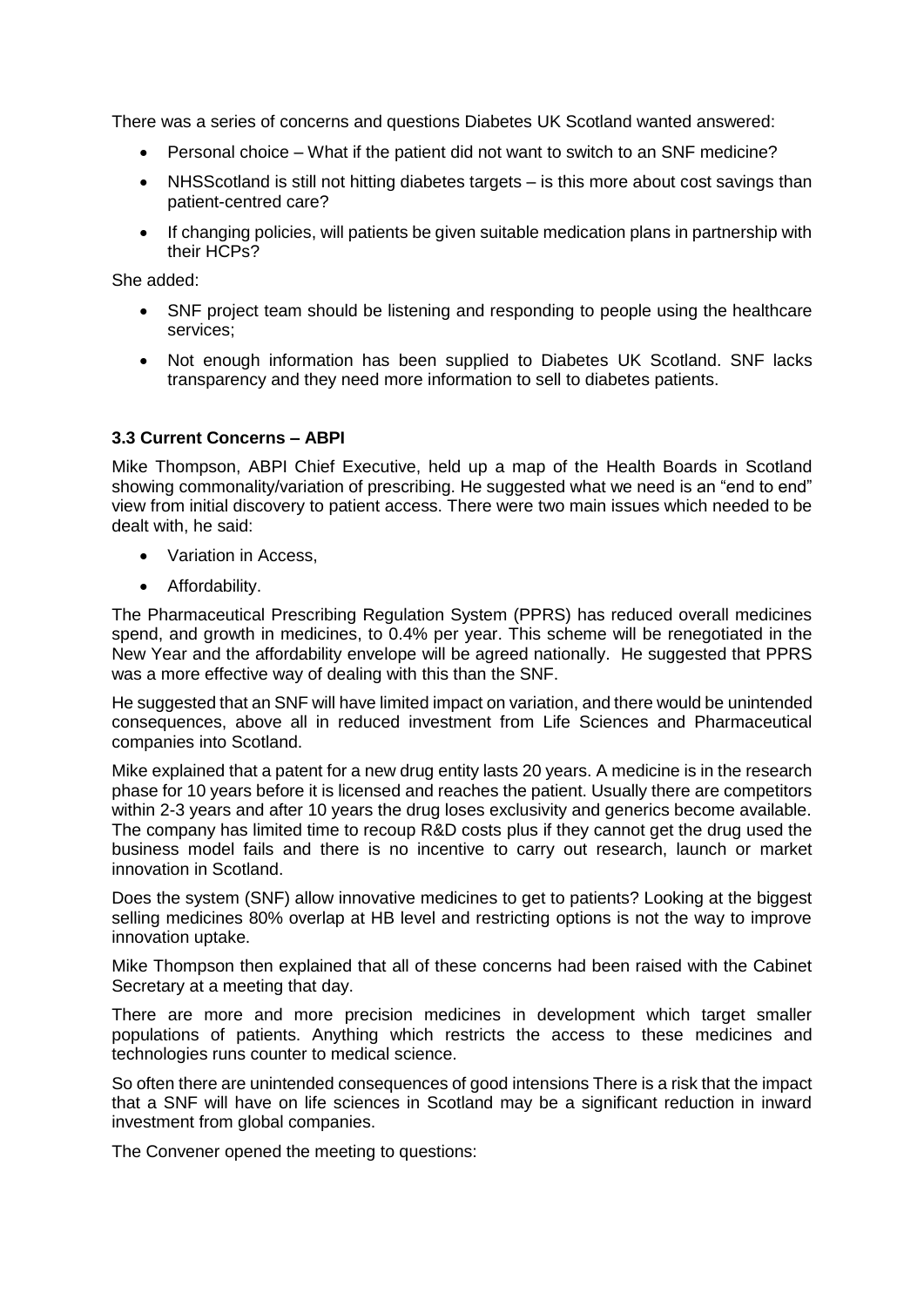## **Paul Wheelhouse MSP**, **Minister for Business, Innovation & Energy**

He acknowledged that the investment, access to innovation and unintended consequences was the key question that needed to be answered with regards to SNF implementation.

## **David Eadie – Novo Nordisk**

Is patient-centred care the focus of the SNF? How many patients will find themselves receiving off-formulary products and what impact/cost will that have to the health service?

### **Simon Hurding – SNF Project Team**

There are 11HB formulary and 75% commonality, so SNF is reflecting what is already happening. There will be no great surprises but will improve patient variation between NHS Boards. New patients will start on preferred formulary choice and patients on other therapy will have opportunity to switch to preferred.

#### **David Eadie**

Looking at Diabetes and all areas. If you look at the Fife formulary, 15,000 patients would not be on a formulary product, which is 9% of patients which extrapolate to 60,000 patients nationally. If these patients are to be switched or reviewed, logistically that would have a massive impact on healthcare services. What is the cost of this compared to the cost of the saving made?

#### **Simon – SNF Project Team**

Aimed initially at new patients and the cost of switching a patient is £37. This is factored into decision to switch.

#### **Alpana Mair – SNF Project Team**

Health Boards are having these discussions with the Group to have an informed debate. The Group is not taking one formulary and using as template or super imposing on the other formularies.

### **Linda – Diabetes UK Scotland**

Are you just looking at newly diagnosed patients? Is this correct? What about Patient Centred Care? What happens if patients cannot take, or do not want to take, some of the medicines on formulary? Diabetes is a complex disease and requires regular monitoring, patient education and properly trained staff. You are still going to have a huge bill. You need to look at the whole model of care and pathway.

#### **Simon – SNF Project Team**

It's not just new patients. The Quality Diabetes Prescribing Strategy will be at the centre of Chapter development.

## **Brian Montgomery – Healthcare Consultant/ Former Medical Director of NHS Fife**

He explained that the driver in Fife was that no additional benefit could be seen for the above average high spend on diabetes drugs. There was no shortage of guidance but low numbers of patients on optimal care. In his opinion SNF will optimise patient care, provide a decision support tool taking account of clinical and cost effectiveness and gives the patient best care.

#### **Mary Ellis – Ipsen**

SMC is already doing this. What changes when SNF is live?

#### **Brian Montgomery**

The SMC does not provide advice on the pecking order of the drugs. This results in variation at Health Board level.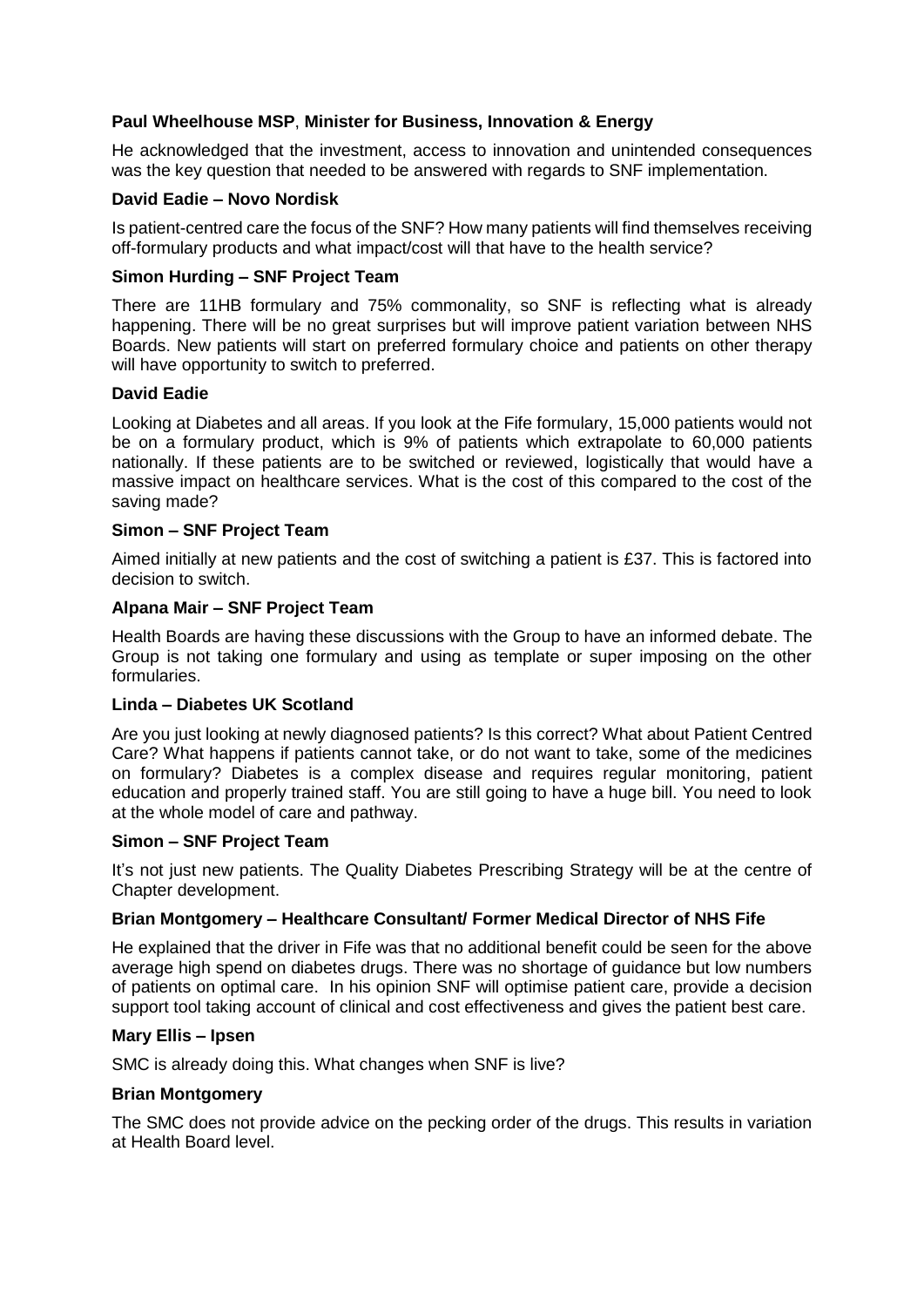### **Sandra Auld – Healthcare Consultant**

The SNF can increase the possibility of Scotland becoming less attractive for R&D as the NHS will not be using gold standard comparators for trials

### **Simon Hurding**

We are concentrating on the most popular/volume areas and SNF could provide an opportunity

### **Paul Wheelhouse MSP**

What will the impact on innovation be? Feels he needs to ask his health colleagues their intent in the hierarchy of efficacy versus cost. Both are important but SNF needs to remain person centred and there needs to transparency around balance in decision making.

## **4. Collaboration in Life Sciences**

#### **4.1 Academic R&D - Professor Frank Gunn- Moore (SULSA)**

Scotland punches above its weight in life sciences research and innovation. The Scottish Universities Life Science Alliance is a network of 9 universities who work collaboratively and without duplication. SULSA universities employ 10,000 people in Scotland.

•Enable collaborative partnerships and build more competitive consortia;

•Develop collaborative arrangements with industries;

•Position Scotland as a single research site when it makes good sense to do so;

•Support early career researchers to develop their independent research career;

•Build on existing life sciences facilities in Scottish Universities.

There is nothing similar elsewhere, and they leverage more than £400m funding. They have 3 public /private research initiatives with exemplar of success being The European Lead Factory (EU funded and one of largest collaborative drug discovery initiatives with 30 partners and 2 spin-out SMEs), National Phenotypic Screening Centre and Drug Discovery Unit Dundee.

SULSA facilitate R&D collaboration and innovation, and provides the interface for "*working together to solve problems"…"This is where innovative medicines come from and we must keep Scotland competitive or they will go elsewhere."*

#### **4.2 Clinical Trials in Scotland – Steven Burke (Industry Liaison Manager at National Research Scotland)**

Steven presented an overview of the role of National Research Scotland in facilitating medicines research from discovery, development to post marketing stages, from basic research to preclinical/clinical trials and real-world evidence. A recognition that "*Economic Growth and NHS Improvement can be driven by research and Innovation".* Success is built on multiple partners and collaboration, a streamlined process with all round the same table working to the same agenda, robust research infrastructure and support systems, Scotlandwide strategic partnerships with commercial organisations and a diverse portfolio of over 1000 trials ongoing at any given time. In summary:

•Research is a priority for the NHS in Scotland;

•Commercial research is core business for NHS;

•Partnerships and collaborations, centre of strategy;

•Joined-up approach stimulates collaboration;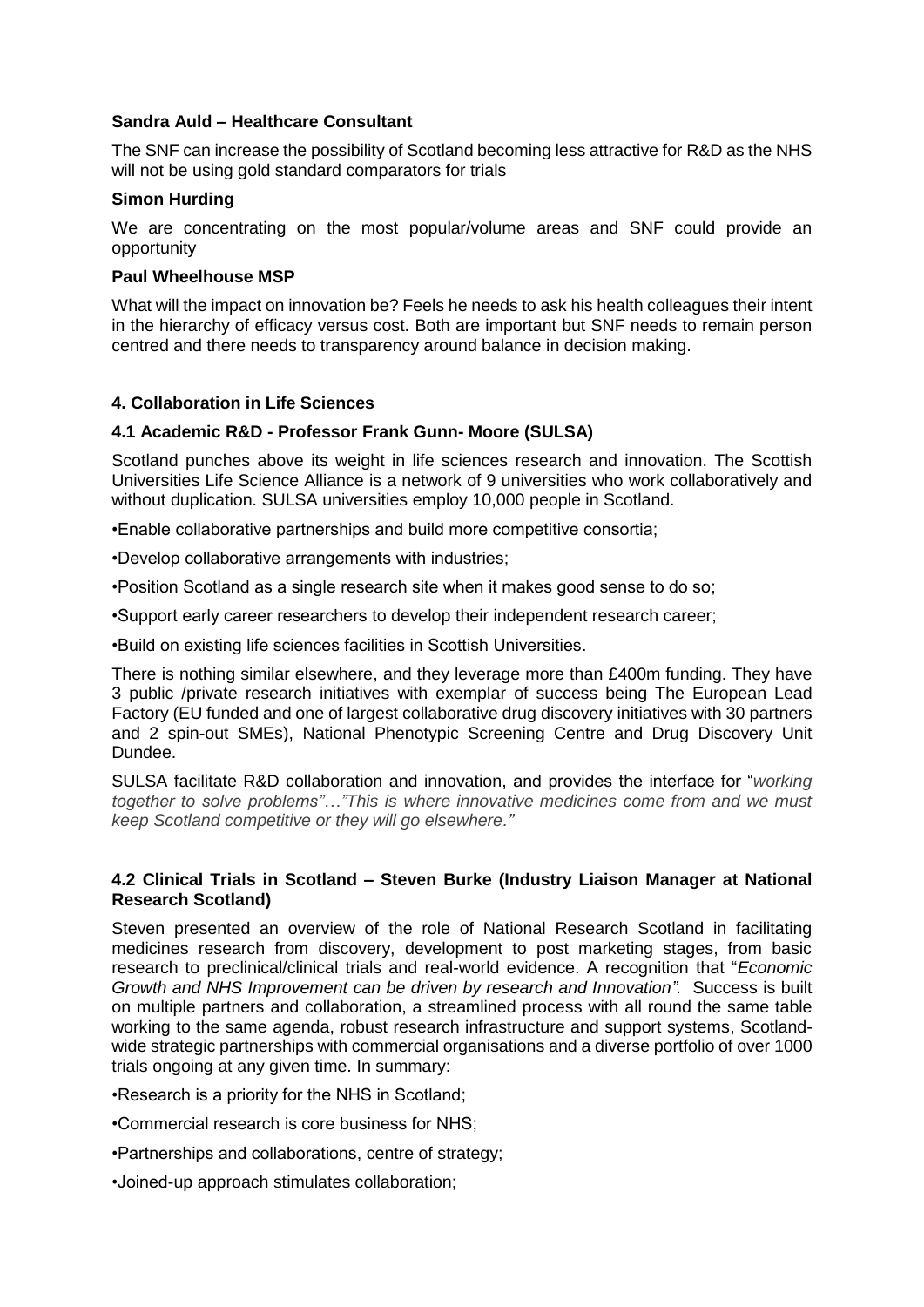•Integral part of the UK research landscape.

## **4.3 Real World Evidence – Professor Roma Maguire**

Roma provided an overview of the benefits and growing importance of collecting real world evidence to inform the improvement of patient centred services and outcomes. Co-morbidities, aging population, affordability and a need for more evidence to show effectiveness and value in the real world means data is required to enable NHS to get right treatment to the right patient. Real World Evidence can be used to compliment clinical trials. Examples of where e -health and digital systems can facilitate Patient Related Outcomes Measures were presented e.g. The Advanced Symptom Management System,5 countries across Europe are partaking in this study. The University of Strathclyde is the only site in the UK. This system is scalable and can be used for evaluation across multiple health economies.

#### **Linda – Diabetes Scotland**

What sort of linkage is there with NHS Platforms in diabetes. How will PROMS fit in with this?

#### **Roma**

The data needs to become an electronic health register which has not been done yet. We would want to do this and embed with data linkage.

#### **Mike Barratt – SULSA**

We have special situation in Scotland for co-operation and collaboration. What is needed to make companies decide to come and do clinical trials and build a major pharma industry in Scotland?

#### **Mike Thompson – ABPI**

Scotland has a real opportunity in terms of connectivity. Community is collaborative but requires investment in the data side of things to link data outcomes to genomics etc. that would be transformative.

#### **Graham Simpson MSP**

Question to Steven. Do all universities cooperate on Life Sciences. IF money is coming from commercial how do they allocate this? Is there any collaboration between universities and NHS?

#### **Steven**

There is a need for NHS to work closely with academics which they are currently already doing so it is almost seamless and no longer thought about. They divide the monies on who ever applies for it. It is an open pool but there must be joint universities going for it. There are equal voting rights at SULSA.

#### **George Davidson – GSK**

Observed that it was encouraging to hear that Real-World Evidence, data platform and rapid access to innovation is coming together. How do we maintain enthusiasm? Are we at our peak? How can we keep momentum going?

#### **Steven**

Pull together a commercial strategy- key drivers, bring NHS & patients into this and support industry.

#### **Roma**

Keep generating evidence … that is key to all of this. Improve technology that is user friendly for the elderly.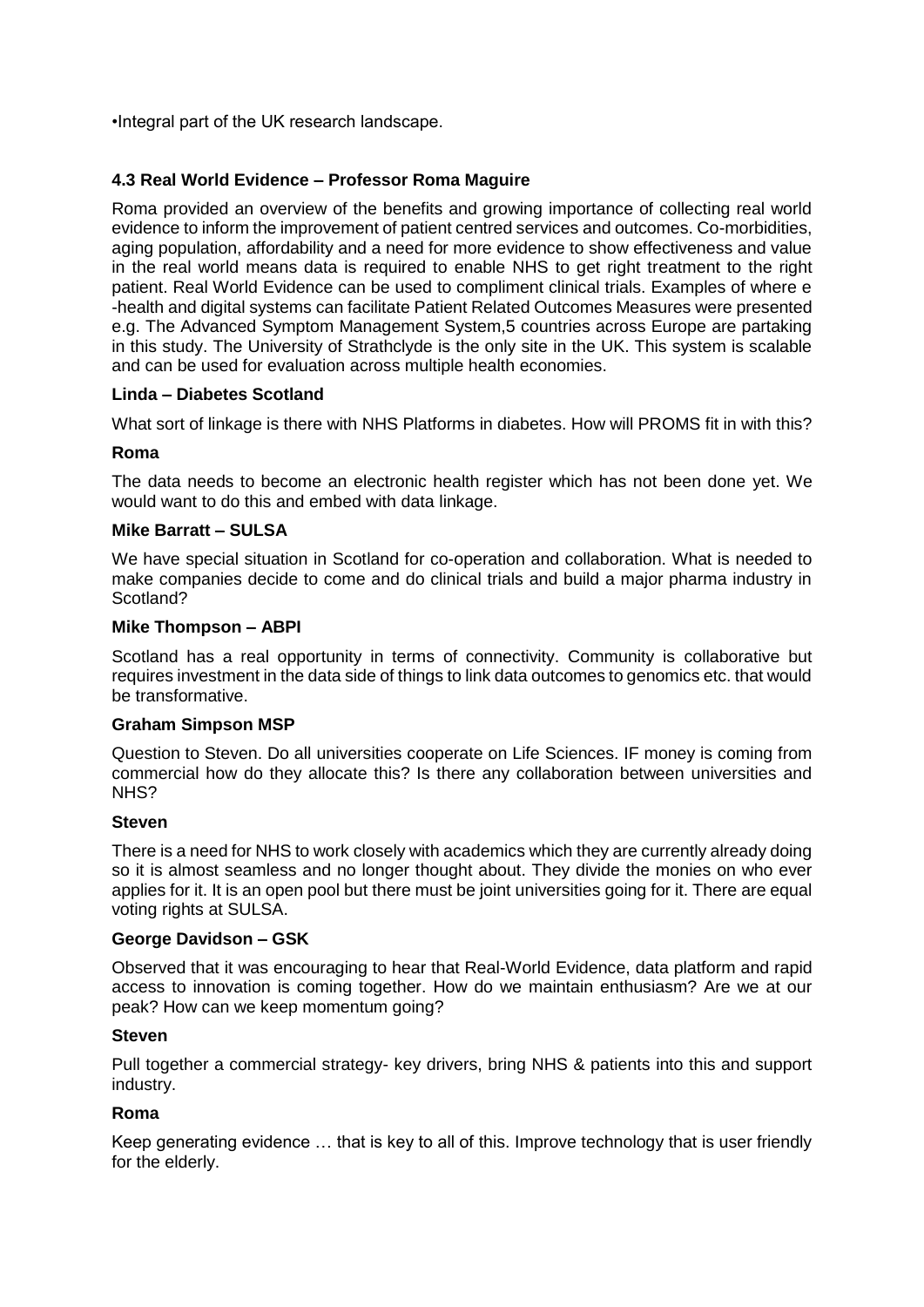Question for Steven … how does NRS support RWE

## **Steven**

300 new trials last year /330 this year.

## **5. Women In Science**

## **5.1 Opportunities in Life Sciences – Dr Barbara Blaney (Senior Incubation Manager at Medicity Scotland)**

Personal view of her journey within sciences, what motivated her to choose this as her passion and the opportunities that this has presented to her in a wide and varied career. Showcased that there is much more to science and STEM careers out with a traditional laboratory job.

## **5.2 Motivations to Follow a Science Career – Jennifer Nairn (Chemical Engineering Apprentice GSK)**

Innate curiosity about how things worked, science questions everything to come up with an answer. Chose an apprenticeship over traditional study pathway as she would rather develop skills and learn in the work place. There are many different types of apprenticeships, but little awareness and it is a male dominated environment, so this could also be a reason why girls do not apply.

## **5.3 Opportunities in Life Sciences for Girls - Prof Roma Maguire (Strathclyde University)**

Explained her personal journey and rationale for her varied career. The corner stone of this was the need to have a job that had a caring nurturing side as well as the science and hence she started off as a nurse and was able to look after and use science to make people's lives better.

Kenneth Gibson, Convenor, thanked everyone for contributions and asked if there were any last questions.

## **Paul Wheelhouse MSP**

To Barbara: Was there something lacking in schools that girls did not consider a career in science?

## **Barbara Blaney**

Career advice in school back then was not very good, kids nowadays have much more access to information and exposure through social media. They are more inquisitive.

#### **Paul Wheelhouse**

He sees many women in these types of jobs in public and private sectors, but their stories are not getting out there. Life Sciences are still perceived as being male dominated.

#### **Claire Adamson MSP**

To All Presenters; What keeps them in their roles?

**Roma** – mentors supported her through hard times plus flexible working

**Barbara** – If you have a passion it does not feel like a chore. Your environment is important also.

**Jennifer** – My job is never the same, mixture of responsibilities keeps me interested.

## **Graham Simpson MSP**

No one told his daughter who is doing a PHD of other opportunities which were not lab-based. Commended Barbara for linking up with local schools and inspiring young boys and girls.